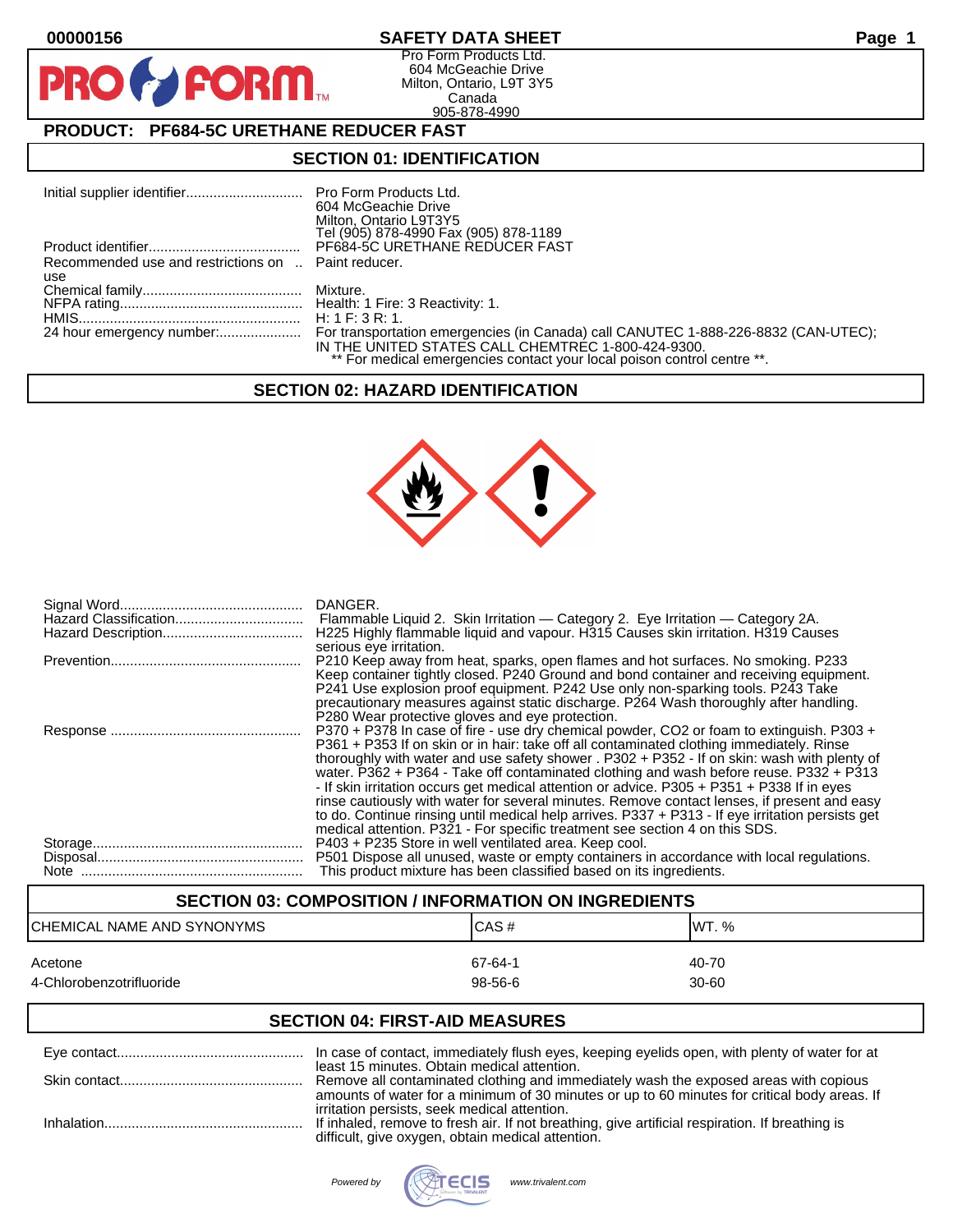**00000156 SAFETY DATA SHEET Page 2**

## **PRODUCT: PF684-5C URETHANE REDUCER FAST**

#### **SECTION 04: FIRST-AID MEASURES**

|                          | spontaneous vomiting occurs have victim lean forward with head down to prevent                                                                                                                                               |
|--------------------------|------------------------------------------------------------------------------------------------------------------------------------------------------------------------------------------------------------------------------|
| whether acute or delayed | aspiration of fluid into the lungs. Never give anything by mouth to an unconscious person.<br>Most important symptoms and effects,  Harmful if swallowed, in contact with skin or if inhaled. Causes skin and eye irritation |
|                          | Treat victims symptomatically. In the event of an incident involving this product ensure that<br>medical authorities are provided a copy of this safety data sheet.                                                          |

### **SECTION 05: FIRE-FIGHTING MEASURES**

| Suitable and unsuitable extinguishing<br>media<br>Specific hazards arising from the<br>hazardous product, such as the nature of<br>any hazardous combustion products | "Alcohol" foam, CO2, dry chemical. In cases of larger fires, water spray should be used.<br>Do not use water in a jet.<br>Oxides of carbon (CO, CO2). Hydrogen fluoride. Hydrogen chloride. Other potentially toxic<br>fumes.                                                                                                                                                                                                                                                                                                                                       |
|----------------------------------------------------------------------------------------------------------------------------------------------------------------------|---------------------------------------------------------------------------------------------------------------------------------------------------------------------------------------------------------------------------------------------------------------------------------------------------------------------------------------------------------------------------------------------------------------------------------------------------------------------------------------------------------------------------------------------------------------------|
| Special protective equipment and<br>precautions for fire-fighters                                                                                                    | Firefighter should be equipped with self-contained breathing apparatus and full protective<br>clothing to protect against potentially toxic and irritating fumes. Solvent vapours may be<br>heavier than air and may build up and travel along the ground to an ignition source, which<br>may result in a flash back to the source of the vapours. Cool fire-exposed containers with<br>cold water spray. Heat will cause pressure buildup and may cause explosive rupture. Keep<br>run-off water from entering sewers and other waterways. Dike for water control. |
| Unusual fire / explosion hazards                                                                                                                                     | Sensitive to static discharge.                                                                                                                                                                                                                                                                                                                                                                                                                                                                                                                                      |

### **SECTION 06: ACCIDENTAL RELEASE MEASURES**

| Leak/spill. | Ventilate. Eliminate all sources of ignition. Contain the spill. Avoid all personal contact.<br>Evacuate all non-essential personnel. Prevent runoff into drains, sewers, and other<br>waterways. Absorb with earth, sand, or another dry inert material. Shovel or pump to drum<br>or salvage tank. Spilled material and water rinses are classified as chemical waste, and<br>must be disposed of in accordance with current local, provincial, state, and federal<br>regulations. |
|-------------|--------------------------------------------------------------------------------------------------------------------------------------------------------------------------------------------------------------------------------------------------------------------------------------------------------------------------------------------------------------------------------------------------------------------------------------------------------------------------------------|
|-------------|--------------------------------------------------------------------------------------------------------------------------------------------------------------------------------------------------------------------------------------------------------------------------------------------------------------------------------------------------------------------------------------------------------------------------------------------------------------------------------------|

### **SECTION 07: HANDLING AND STORAGE**

Precautions for safe handling.................... Keep away from heat, sparks, and open flame. Always adopt precautionary measures against build-up of static which may arise from appliances, handling and the containers in which product is packed. Ensure that equipment is properly bonded and grounded during filling and transferring as product may become electrostatically charged. Avoid all skin contact and ventilate adequately, otherwise wear an appropriate breathing apparatus. Avoid breathing vapours or mist. Handle and open container with care. Employees should wash hands and face before eating or drinking. Conditions for safe storage, including any Keep away from heat, sparks, and open flames. Keep container closed when not in use. incompatibilities Store away from oxidizing and reducing materials. Store away from sunlight.

## **SECTION 08: EXPOSURE CONTROLS / PERSONAL PROTECTION**

| <b>INGREDIENTS</b>                                                | TWA             | <b>ACGIH TLV</b><br>STEL                                                                                                                                                                                                                                                                                                                                                                                                                                                                                                                                                                                                                                                                                                                                                                                                                                                                                                                                                                                                  | <b>PEL</b>      | <b>OSHA PEL</b><br>STEL | <b>NIOSH</b><br>IREL |
|-------------------------------------------------------------------|-----------------|---------------------------------------------------------------------------------------------------------------------------------------------------------------------------------------------------------------------------------------------------------------------------------------------------------------------------------------------------------------------------------------------------------------------------------------------------------------------------------------------------------------------------------------------------------------------------------------------------------------------------------------------------------------------------------------------------------------------------------------------------------------------------------------------------------------------------------------------------------------------------------------------------------------------------------------------------------------------------------------------------------------------------|-----------------|-------------------------|----------------------|
| Acetone                                                           | 250 ppm TLV     | 500 ppm                                                                                                                                                                                                                                                                                                                                                                                                                                                                                                                                                                                                                                                                                                                                                                                                                                                                                                                                                                                                                   | 1,000 ppm       | Not established         | $250$ ppm            |
|                                                                   |                 | CA ON: 500ppm (TWA); 750ppm (STEL)                                                                                                                                                                                                                                                                                                                                                                                                                                                                                                                                                                                                                                                                                                                                                                                                                                                                                                                                                                                        |                 |                         |                      |
| 4-Chlorobenzotrifluoride                                          | Not established | Not established                                                                                                                                                                                                                                                                                                                                                                                                                                                                                                                                                                                                                                                                                                                                                                                                                                                                                                                                                                                                           | Not established | Not established         | Not established      |
| Personal Protective Equipment<br>Appropriate engineering controls |                 | Local exhaust ventilation is recommended. Wear an appropriate, properly fitted respirator<br>when contaminant levels exceed the recommended exposure limits.<br>Chemical safety goggles and full faceshield if a splash hazard exists.<br>Chemical resistant gloves. Nitrile rubber. PVA.<br>Wear adequate protective clothes.<br>Safety boots per local regulations.<br>Emergency showers and eye wash stations should be available.<br>Provide natural or mechanical ventilation to control exposure levels below airborne<br>exposure limits. Local mechanical exhaust ventilation should be used at sources of air<br>contamination, such as open process equipment, or during purging operations, to capture<br>gases and fumes that may be emitted. Standard reference sources regarding industrial<br>ventilation (ie. ACGIH industrial ventilation) should be consulted for guidance about<br>adequate ventilation. Ventilation system must be designed vapor and explosion proof for<br>handling solvent vapors. |                 |                         |                      |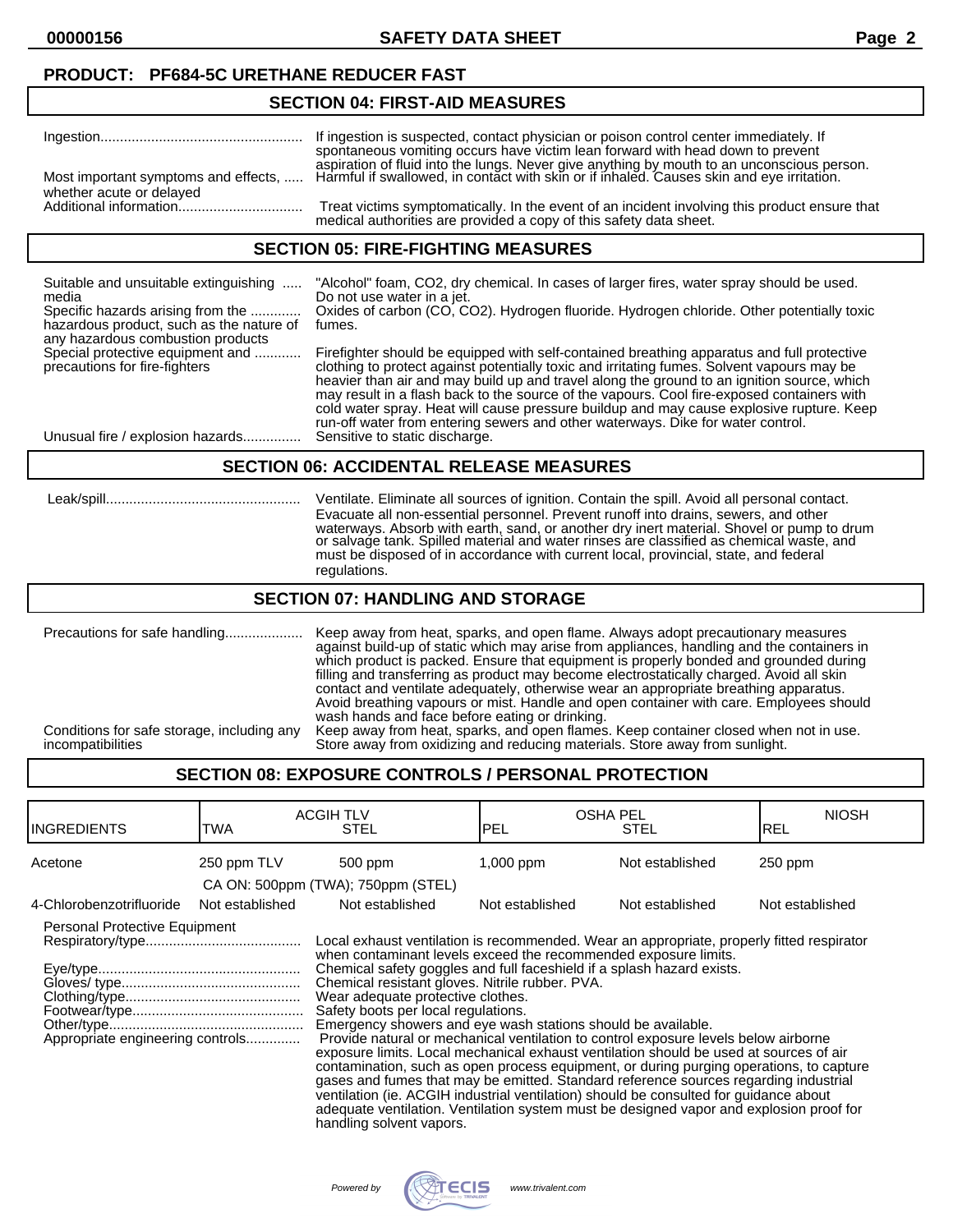# **PRODUCT: PF684-5C URETHANE REDUCER FAST**

# **SECTION 09: PHYSICAL AND CHEMICAL PROPERTIES**

| Vapour pressure (mm Hg)<br>> 2.<br>Melting / Freezing point (deg C)<br>Initial boiling point / boiling range (deg C).<br>Flash point (deg C), method<br>Auto ignition temperature (deg C)<br>Upper flammable limit (% vol)<br>Lower flammable limit (% vol)<br>0.9.<br>Partition coefficient - n-octanol/water<br>100. | Liquid.<br>Clear, colourless.<br>Fruity characteristic.<br>Not ávailable.<br>$<$ 181 mmHq.<br>Not applicable.<br>7.7 lb/usg - 0.92 g/mL.<br>$<$ -33 °C.<br>Partially in water.<br>$56^{\circ}$ C.<br>Not available.<br>-18°C. (estimate; lowest flash point ingredient).<br>No data.<br>12.6.<br>Not available.<br>$0.0$ g/L - $0.0$ lb/usg.<br>13.2". Zahn #2. |
|------------------------------------------------------------------------------------------------------------------------------------------------------------------------------------------------------------------------------------------------------------------------------------------------------------------------|-----------------------------------------------------------------------------------------------------------------------------------------------------------------------------------------------------------------------------------------------------------------------------------------------------------------------------------------------------------------|
|------------------------------------------------------------------------------------------------------------------------------------------------------------------------------------------------------------------------------------------------------------------------------------------------------------------------|-----------------------------------------------------------------------------------------------------------------------------------------------------------------------------------------------------------------------------------------------------------------------------------------------------------------------------------------------------------------|

# **SECTION 10: STABILITY AND REACTIVITY**

| Possibility of hazardous reactions<br>Conditions to avoid, including static<br>discharge, shock or vibration<br>Hazardous decomposition products |  |
|--------------------------------------------------------------------------------------------------------------------------------------------------|--|

Stable at normal temperatures and pressures. Avoid heat, sparks and flames. Explosive reactions can occur in the presence of strong oxidizing agents. Hazardous polymerization will not occur. Keep away from heat. Incompatible with strong oxidizers.

By fire:. Oxides of carbon (CO,CO2). Hydrogen chloride. Hydrogen fluoride. Dense black smoke.

## **SECTION 11: TOXICOLOGICAL INFORMATION**

| INGREDIENTS              | <b>LC50</b>                                                                                                                                                                                                                                                                                                                                                                                                                                                                                                                                                                                                                                                                                                          | LD50                                                       |  |
|--------------------------|----------------------------------------------------------------------------------------------------------------------------------------------------------------------------------------------------------------------------------------------------------------------------------------------------------------------------------------------------------------------------------------------------------------------------------------------------------------------------------------------------------------------------------------------------------------------------------------------------------------------------------------------------------------------------------------------------------------------|------------------------------------------------------------|--|
| Acetone                  | 50,100 mg/m3 8 hours, rat                                                                                                                                                                                                                                                                                                                                                                                                                                                                                                                                                                                                                                                                                            | 5,800 mg/kg (rat oral)                                     |  |
| 4-Chlorobenzotrifluoride | 4479 ppm                                                                                                                                                                                                                                                                                                                                                                                                                                                                                                                                                                                                                                                                                                             | $>6,800$ mg/kg (rat oral);<br>>2,700 mg/kg (rabbit dermal) |  |
|                          | Eye contact. Skin contact. Inhalation.<br>Breathing high concentrations of vapour may cause anesthetic effects and serious health<br>effects. Prolonged or repeated skin contact may cause drying or cracking of skin.<br>Intentional misuse by deliberately concentrating and inhaling this product may be harmful                                                                                                                                                                                                                                                                                                                                                                                                  |                                                            |  |
|                          | or fatal.<br>Causes skin irritation. Can cause moderate irritation, defatting and dermatitis.<br>May be harmful if absorbed through the skin.<br>Can cause redness, irritation, tissue destruction.<br>Excessive inhalation of vapours can cause respiratory irritation, dizziness, headache,<br>vomiting and unconsciousness.<br>Chronic exposure to organic solvent vapors have been associated with various neurotoxic<br>effects including permanent brain and/or nervous system damage, kidney, liver, blood<br>damage and reproductive effects among women. Symptoms may include nausea,<br>vomiting, abdominal pain, headache, impaired memory, loss of coordination, insomnia and<br>breathing difficulties. |                                                            |  |
|                          |                                                                                                                                                                                                                                                                                                                                                                                                                                                                                                                                                                                                                                                                                                                      |                                                            |  |
|                          | May be harmful or fatal if swallowed. Aspiration of material into lungs can cause chemical<br>pneumonitis which can be fatal.<br>None known.<br>None known.                                                                                                                                                                                                                                                                                                                                                                                                                                                                                                                                                          |                                                            |  |

## **SECTION 12: ECOLOGICAL INFORMATION**

Persistence and degradability................... Not available.

Environmental........................................... Do not allow to enter waters, waste water or soil.